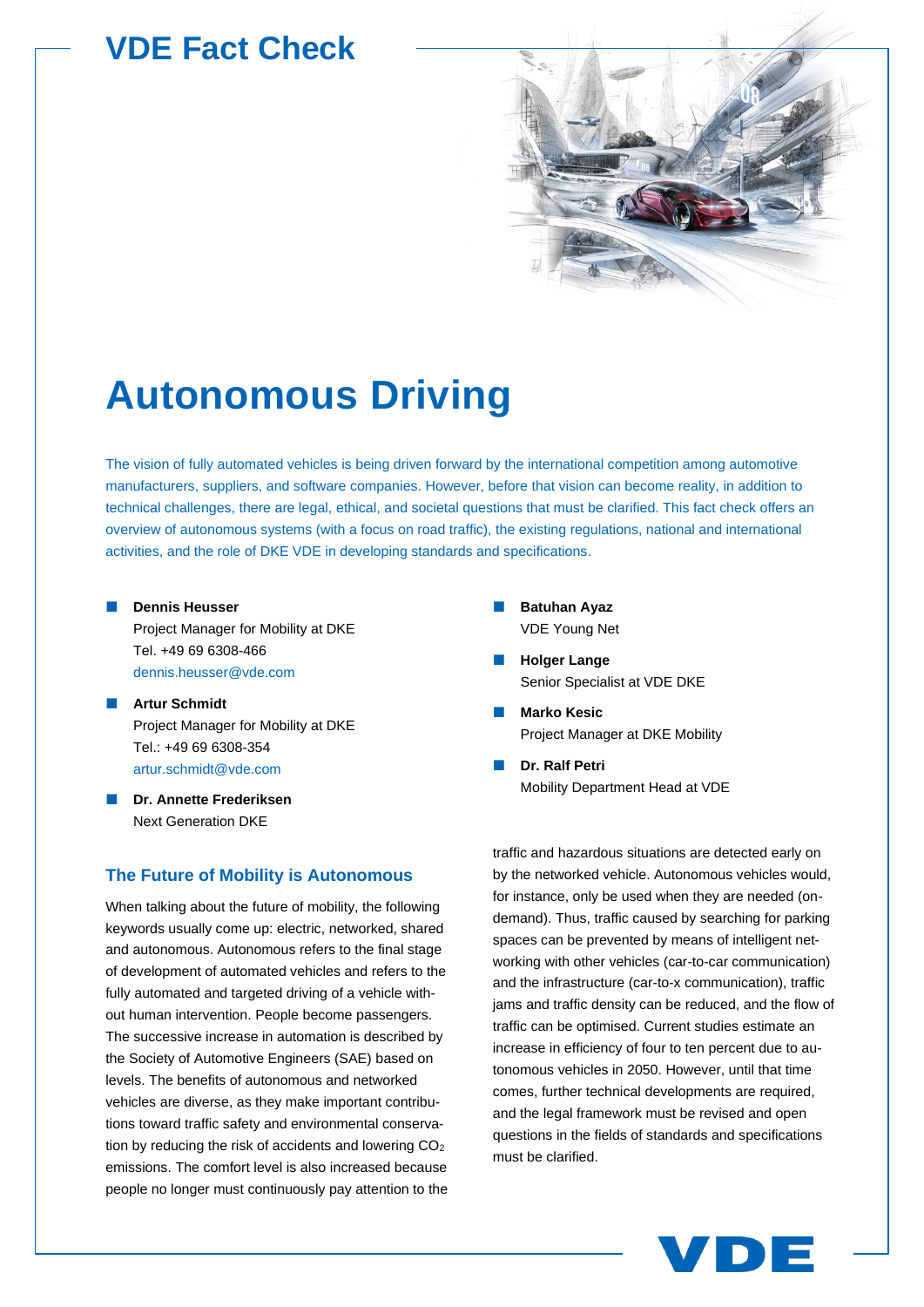# **Current State of the Art in Technology**

Automated driving is enabled by various driver assistance systems in the vehicle like braking, lane, turning or parking assistance systems which are already in use in current luxury class vehicle models. Autonomous driving also requires sensor systems for environmental detection like laser, ultrasound, radar and lidar sensors for distance measuring and detecting objects and persons.

**Lidar Systems (Light Detection and Ranging):** 

Lidar sensors emit infrared laser beams and based on the back reflection of the environment, determine the distance to objects. Using a beam deflection unit, laser beams can be used to "probe" the entire environment and create a 3D point cloud of the surroundings. In the time-of-flight procedure, one or more laser pulses are emitted, and the time taken to detect the signal reflected by an object is measured and the distance calculated using the speed of light.

#### **Radar (Radio Detection and Ranging):**

Radar sensors emit bundled electromagnetic waves via antennae and analyse the echoes reflected from the environment. The electromagnetic waves are information carriers which are modulated upward on the transmitter side and demodulated on the receiver side by means of amplitude or frequency modulations. By analysing the signals based on various criteria like phase or Doppler shifting, the distance and speed can be determined.

#### **Camera Systems:**

Front-view camera systems can also depict the environment like the human eye and are usually located behind the windscreen at the height of the rear-view mirror. The video data are analysed using image processing algorithms and used to identify traffic signs, lane markings or objects in order to, e.g. make high-beam and lane change assistants or emergency braking systems available. IR cameras also work in fog and at night. They make detecting higher-risk situations easier.

The electronics systems in the vehicle ensure that the engine, brakes, and steering are electrically activated after processing the data and all active and passive systems are networked with each other. At the same time, progress in digitisation has produced powerful hardware and software by increasing computing power and further developing computer processors to process the massive amount of data in the vehicle and in the cloud using artificial intelligence (AI).

If there were around ten million lines of software code ten years ago, autonomous vehicles will have between 300-500 million lines of code. With these lines of code, machines are taught cognitive capabilities so they can take control of the vehicle. So, the (on-board) computer can orient itself, high-resolution map material (HD maps) are required to ensure the safe and targeted propulsion of autonomous vehicles in urban metropolitan areas. (Survey) vehicles that scan their environment are already in use worldwide. The collected data are further processed by the control unit in the vehicle and then transferred to the cloud. There, they are converted into simulations by engineers, situations are played through and the on-board computer is taught new behaviours. Continuous updates and virtual training thus continuously make the technology better and safer.

# **Technical Development and History**

In 1968, the automotive supplier Continental had a Mercedes 250 (W11) complete a circuit on the Lüneburger Heide as the first driverless vehicle; the vehicle navigation was controlled by a guide wire and sensors. In the early 1980s, the test vehicle "VaMoRs", developed by the German pioneer Ernst Dickmann, drove on closed routes and was partially automated, whereby the driver had to intervene quite a bit.

It wasn't until after there was technological progress in the field of vehicle technology, computing power and progress in the field of AI those important milestones were reached in the early 2000s. For example, an autonomous vehicle covered a route of 150 miles for the first time as part of the DARPA challenge initiated by the United States Department of Defense. Shortly thereafter, in 2011, Google's subsidiary, Waymo, received the first patent for the technology to operate autonomous vehicles in the USA and introduced the first driverless car to the public in 2014. AUDI followed in 2015 and introduced an autonomous vehicle close to serial production at the CES (Consumer Electronics Show) based on the Audi A7, which had autonomously driven 900 kilometres to the trade show. The Future Truck prototype from Daimler also manoeuvred autonomously in a convoy (platooning). Since 2015, the Tesla Model S has a software function (full self-driving) to change lanes autonomously. The vehicles collect data under real operating conditions and send it over the air to technology centres where they are further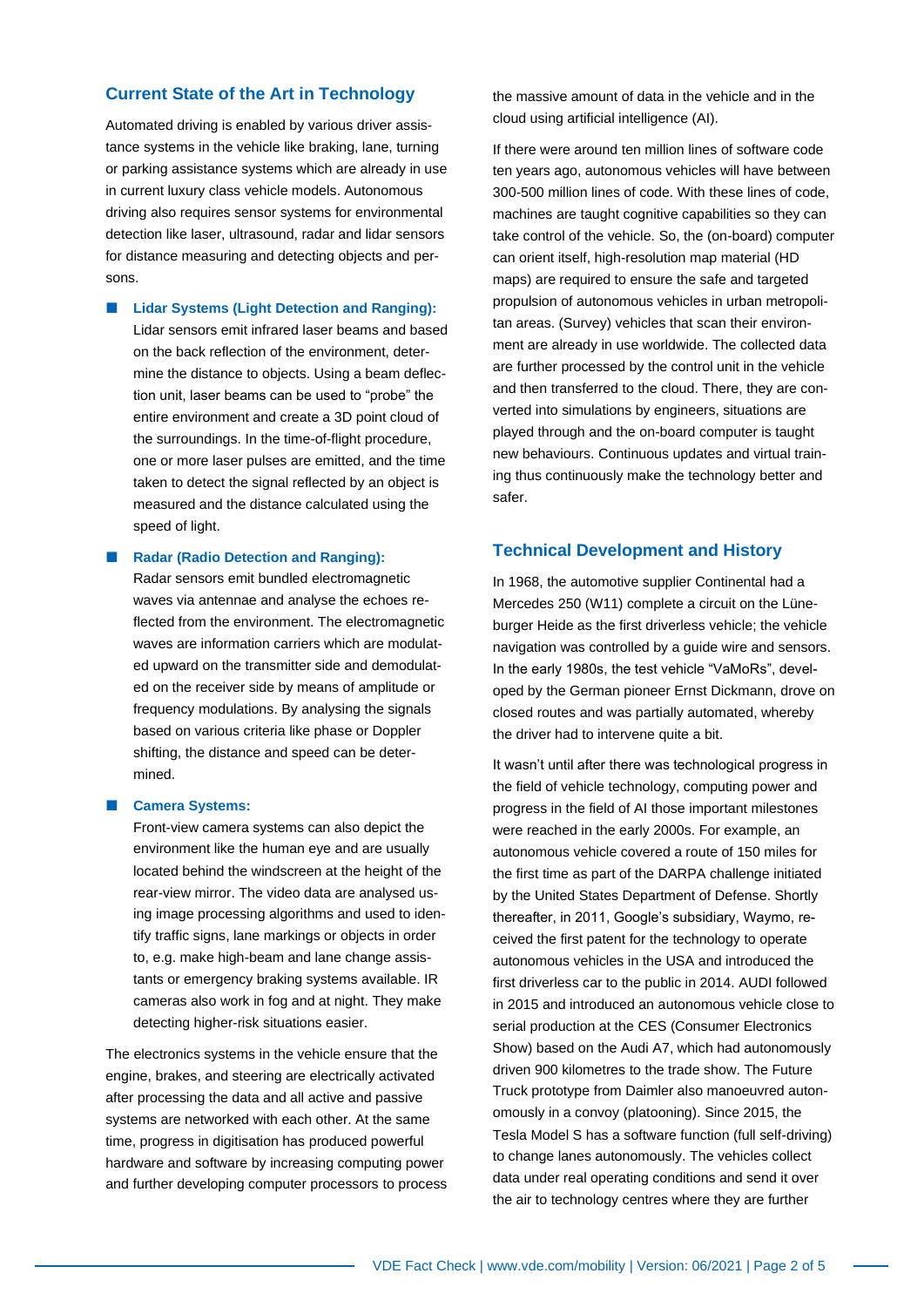processed in simulations which continuously improves the technology.

Initial tests with autonomous vehicles are already being conducted on public roads in the USA. In Germany, testing is limited to so-called digital test fields/routes on sections of motorways in Düsseldorf, Bavaria and Hesse and the testing of shuttles/people movers with a special permit to use the latter to supplement, e.g., public transport systems in urban areas.

While hardware was crucial with respect to purchasing a car in the past, the software is becoming increasingly important. This is directly related to the interface to the (end) customer and new business models. According to a Capgemini study, there is a potential for turnover amounting to USD 80-800 billion in 2030 through the monetisation of data or networked cars. This challenge is increasingly resulting in collaborations between automotive manufacturers, suppliers, information and communication technologies and ridesharing companies. The issue automotive manufacturers are facing has to do with their own development of the technology or licensing.

#### **Areas of Application**

The most well-known use of networked and autonomous vehicles is robot taxis/shuttles which, in the future, will autonomously navigate road traffic to bring their passengers to the desired destination. For ridesharing companies like Uber, Lyft or Didi Chuxing, this could significantly reduce the operating costs because human drivers would no longer be needed. In Germany, for instance, the ride-pooling company IOKI, a subsidiary of Deutsche Bahn (DB) and the Berliner Verkehrsgesellschaften (BVG) are currently testing the use of autonomous shuttles and minivans in real operation. There are also potential application opportunities for autonomous systems in rail, shipping, and air traffic.

Trains are also equipped with (driver) assistance systems and already run partially autonomously today, like the Serfaus funicular in Tirol and the subways in Nuremberg, Paris, London, Turin, Budapest or Lausanne. The French national railway SNF plans to use selfdriving trains as prototypes in 2023. Further research projects, funded by the Bundesministerium für Verkehr und Digitale Infrastruktur (BMVI (Federal Ministry of Transport and Digital Infrastructure)) as part of the federal program "Zukunft Schienenverkehr" (Future of Rail Traffic) are being conducted in the Munich-North district. Here, automated, and digitised shunting and

braking procedures are being tested in order to simplify the composition of freight trains.

The digital automatic coupling (DAC) is being tested in shunting operations of freight cars to drive automation and digitisation forward in the rail sector and take over physically strenuous work or make it easier for people to perform. The future basis of the complete automation of rail traffic will be the cross-border European Train Control System (ETCS) which is intended to provide a uniform standard without technical barriers by means of guidelines. The ATO (Automatic Train Operation) allows trains to be fully or partially controlled by a travel computer from a radio control centre. Analogue to road traffic, there is also a scale of levels which describes the grade of automation (GoA) based on four levels and was published by the International Association of Public Transport (UITP) in th[e IEC](https://www.vde-verlag.de/iec-normen/216608/iec-62267-2009.html)  [62267](https://www.vde-verlag.de/iec-normen/216608/iec-62267-2009.html) standard.

Ships can also be controlled from a great distance using a joystick in the command centre. In addition to an offshore supply vessel, the Yara Birkeland will also be the first autonomous container vessel to transport goods to the Norwegian coast without emissions. Autonomous and networked agricultural machinery and tractors in agriculture can be autonomously controlled and fuelled via integrated GPS tracking and camera controls. Smart farming reduces the financial expenditures and allows for the machines to be controlled and monitored by the computer with centimetre precision. Autonomous, electrical flight systems like drones or air taxis are being developed for the third dimension: the air. Originally developed for military purposes like reconnaissance flights, they could revolutionise urban and regional transport. On the road, however, autonomous delivery vehicles offer major potential for rapid delivery or last-mile transport, especially in the logistics sector. Driverless transport systems like industrial trucks are now essential components of large warehouses and will be used for load carrier handling in the intralogistics segment. They are networked with each other by means of artificial intelligence and networking with the cloud and can be optimally navigated by computers using cloud/edge computing and machine learning based on a dynamic route planning. Only the operations and maintenance are still monitored by humans.

Uniform standards are needed for the various forms of autonomous systems due to the networked communication and interaction between hardware and software. Statutory framework conditions and legal, ethical, and normative matters also need to be clarified which is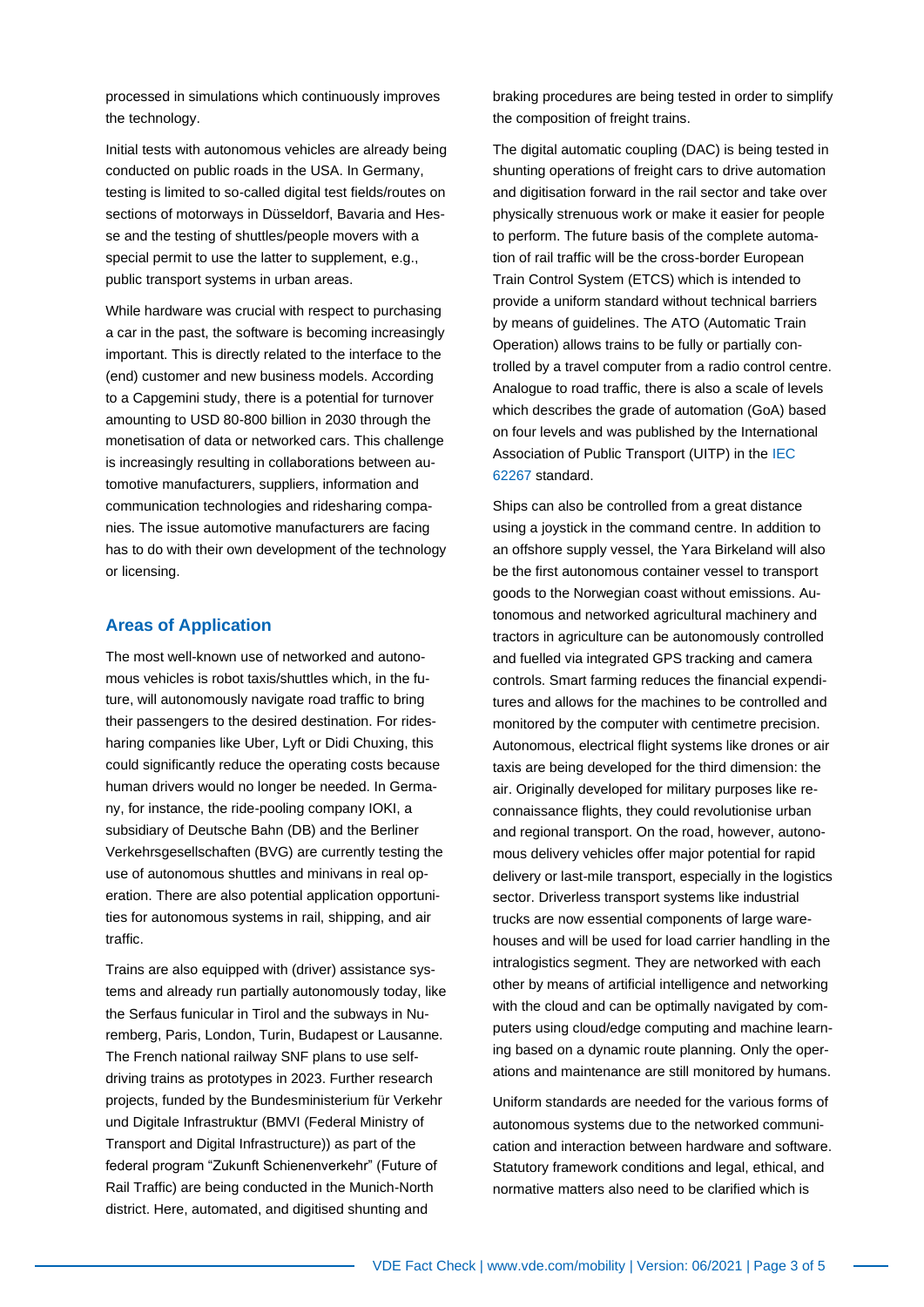considered more closely in the following based on the case study on vehicles in road traffic in Germany.

# **Legal Aspects**

An ethics commission, consisting of 14 scientists, has been dedicated to examining the liability and safetyrelated matters pertaining to autonomous driving systems since 2016. The results were the final report "Guidelines for Programming Automated Driving Systems" and 20 ethical rules that created an initial legal basis for the law on "Amending the Road Traffic Act" in 2017. The obligation of the driver during the trip was defined therein, according to which they must be able to take control of the steering wheel at any time. A black box that records the relevant data, stores it for six months and then automatically deletes it, must also be installed in the vehicle.

With the recently passed "Law on Amending the Road Traffic Act and Mandatory Insurance Act - Law on Autonomous Driving" (version: May 2021), driverless operation for fully automated driving starting in 2022 in defined operating zones was allowed for the first time in Germany. The computer has complete control of the vehicle and the computer is monitored by a technical supervisor, i.e., a human, who can initiate or deactivate driving manoeuvres in individual cases. Technical requirements for the construction, quality and equipping of autonomous vehicles and handling data will be revised in the framework of the law. According to the BMVI, Germany is therefore the first country that can put autonomous vehicles into regular operation.

While initial legislative initiatives can be found in individual countries and US-American states, there are no international, harmonised legislation. The basis for this is still the "Vienna Convention on Road Traffic" from 1968 which was most recently revised in 2015. It dictates that vehicle must be steered by drivers but does not include any basis for autonomous driving systems. A final revision and approval of the participating countries is still pending. The United Nations Economic Commission for Europe (UNECE) which is responsible for technical rules for international road traffic, would like to allow for highly automated driving at up to 60 kph starting this year and (further) open higher speed limits.

In addition, the (German) manufacturers still require a type-approval from the Kraftfahrtbundesamt (Federal Motor Transport Authority) in accordance with the (EU) Ordinance 2018/858, which contains specifications for the introduction of new vehicles, systems, components, and autonomous technical units for vehicles to the market, without, however, taking autonomous driving systems into account. This gap is now to be closed by the newly enacted national law on autonomous driving, whereby the authorisation only has (national) validity.

### **Ethical Aspects**

The thought experiment or dilemma in the event of a pending accident with an older and younger person was already discussed in detail at another point. In autonomous vehicles, which were programmed by people, this question should be clarified before the actual accident. Thus, the ethics commission suggested that the selection of actions based on human qualification characteristics in the event of an accident is impermissible and a restrained and defensive manner of driving must be programmed. Autonomous driving also offers the opportunity for positive societal developments because mobility can be rethought and people without a driver's licence can gain access to individual mobility.

## **Data Protection & Safety**

Questions regarding the safety of the passengers and pedestrians are of particular importance, after reports of fatal accidents involving autonomous vehicles in the USA, however, the two legal frameworks are not comparable in this case. The manufacturers and suppliers are working at full speed on the further development of the safety and technology to build trust in the new technologies. In the future, accidents are to be avoided via regular updates of the safety and assistance systems as well as improved communication between hardware and software.

The on-board computer sends large quantities of data to the cloud every second which requires higher bandwidths, lower latency times and fault-free data transmission to the digital infrastructure. Only powerful and secure (wireless) transmission networks can allow for a secure connection to the cloud and protect against hacker attacks by "unknown third parties". Due to the variety of existing interfaces in the vehicle to the outside world and, for instance, to external service providers, there are countless potential points of attack. Guidelines and standards can help here to ensure a secure exchange of data. Which wireless technology, whether 5G or WLAN standard, will assert itself in the end with respect to networking vehicles in real time, remains to be seen.